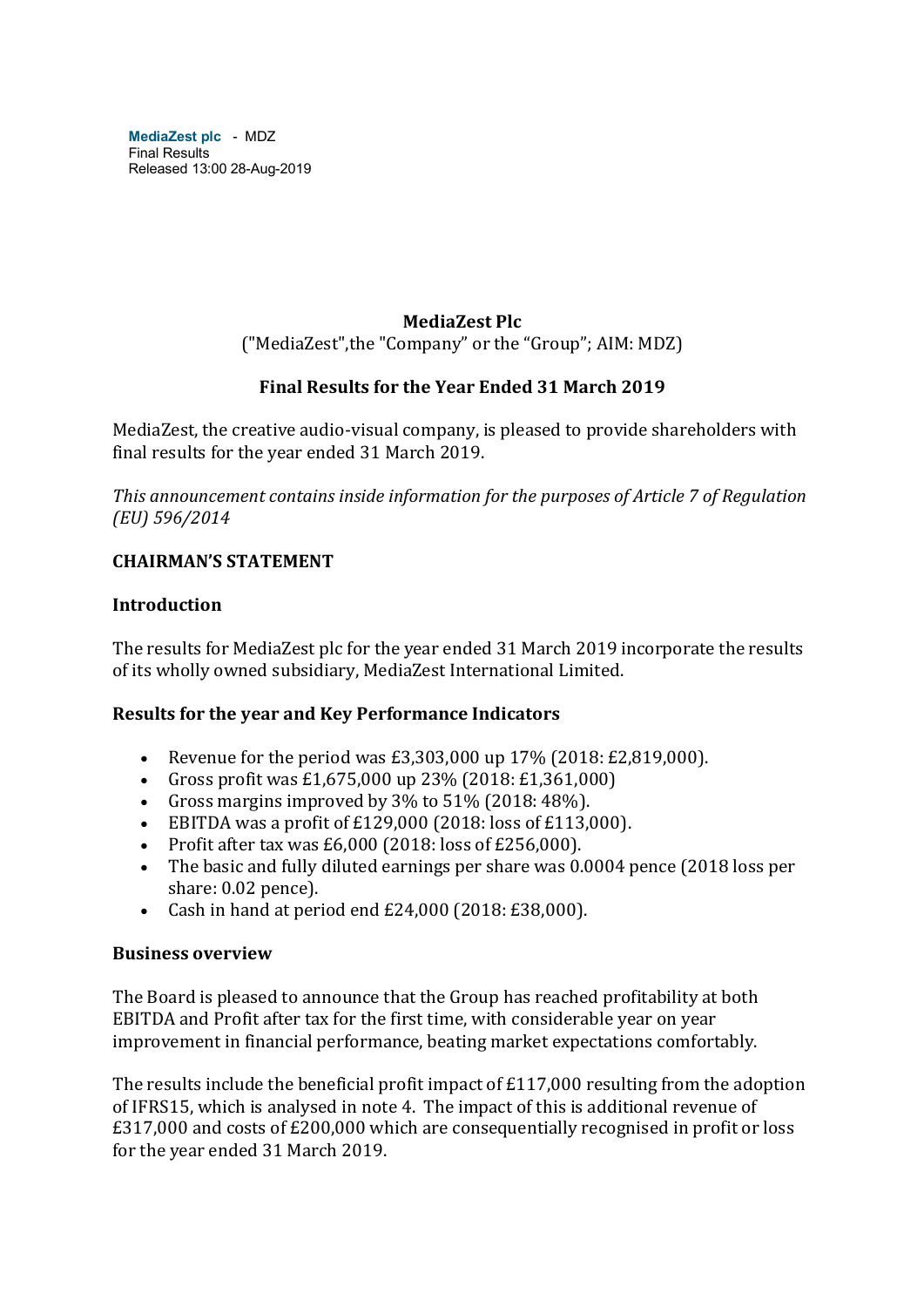Significant projects for HP (Hewlett Packard), Lululemon Athletica, Ford Motor Company, Mitsubishi Motors, Opel, and Tiffany & Co. as well as the European Bank for Reconstruction and Development have complemented ongoing contracts with long term clients such as Ted Baker, Diesel, Kuoni and Hyundai. During the year the Group has also successfully completed projects in Europe, the Middle East, Africa, Asia (including China), the Americas and Australasia making the Group a global provider of audio-visual solutions for our client base.

MediaZest International Limited turned over £3,303,000, generating EBITDA of  $£434,000$  and a Profit after Tax of  $£350,000$ . It has annual ongoing recurring contractual revenues in excess of  $£700,000$ , a number of which are multi-year deals.

The first six months of the Financial Year 2019 were particularly pleasing as activity in the retail sector provided opportunities for growth and new client acquisition, in line with the Group's strategy. The second half of the financial year, however, was markedly more difficult. This was due, in part, to the deterioration in macroeconomic trading conditions that has been evident since November 2018 as a consequence, initially, of uncertainty surrounding Brexit and then latterly, an overall slowdown in the sector as a whole.

In light of these circumstances, the achievement in reaching profitability this year has been particularly encouraging although the Board recognises that there is much work still to be done.

#### **Markets Served and Project Highlights**

The Group services, primarily, the Retail sector, particularly the Automotive, Fashion, Electronic goods and Financial Services sectors. In addition, it also provides audio visual solutions for the Corporate and Education markets.

Below we set out some of the project highlights for the year in traditional retail.

The Company continued to provide innovative in-store solutions for HP's concessions within host retailers across Europe, the Middle East and Africa. In aggregate over 200 screens were deployed in twelve countries and eight different languages, all via a centrally managed content management solution provided by MediaZest.

In the follow-up to a successful deployment at Lululemon's flagship store in London's Regent Street two years ago, MediaZest has been working with Lululemon in providing digital signage solutions for multiple stores across Europe as part of their ongoing growth programme.

Business continued steadily with Ted Baker, for whom the company now provides content management and audio-visual support globally in twenty countries.

In 2018, the Group was delighted to be appointed to install a large LED screen at the Tiffany new concept store in Covent Garden and is currently working on their New Bond Street flagship store refresh programme.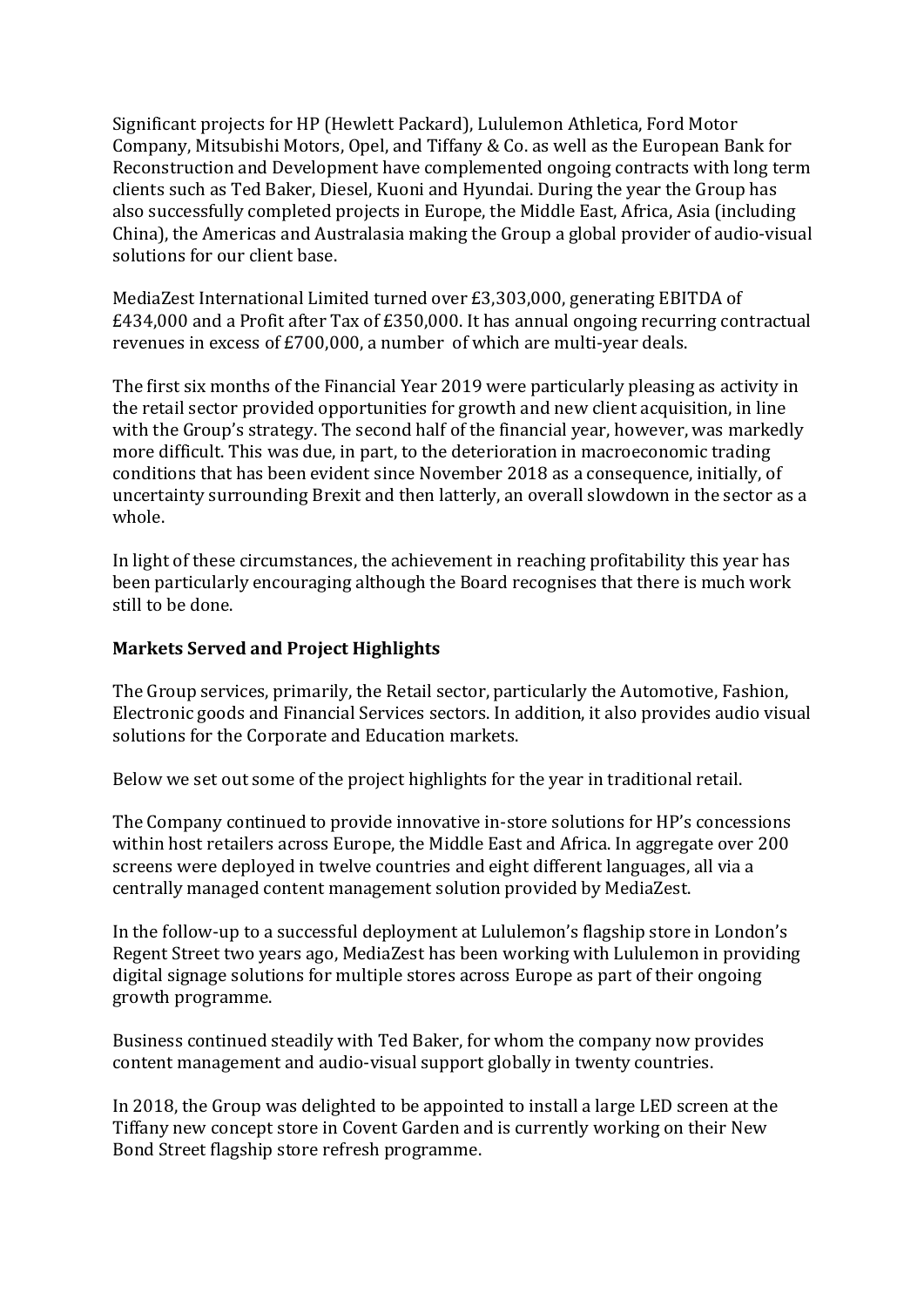MediaZest added Pets at Home as a client in the year, providing audio-visual solutions for their new store concepts in Stockport and Chesterfield. Following the year end the Company has also completed a further store in Stratford-Upon-Avon with two more awarded and another two in the pipeline.

The automotive sector remained fruitful, as the Group continued to work with Hyundai and VW but also delivered new concept stores for Ford, Mitsubishi and Opel. In respect of Ford, the Company provided a range of solutions including projection, LED and data measurement. This "Ford Store" concept in Manchester is located within the Next store in the city's Arndale Shopping Centre.

Mitsubishi opened their first store in the Lakeside shopping centre, again featuring a wide range of audio-visual solutions. For Opel, it provided content management and content build services for a proof of concept dealership in Germany, all in the local language. MediaZest, in respect of the latter, partnered with Snap On Business Solutions in much the same way as it works with Retail Interior Design agencies and the likes of Samsung to jointly deliver best-in-class projects for end clients.

In the corporate arena, the Group undertook a large project for the European Bank for Reconstruction and Development (EBRD), a new headquarters for both Kuoni and its sister company, Carrier. Along with the aforementioned client business the completion of an audio installation at BMW's Mini factory in Oxfordshire, were some of the more notable highlights.

Following the collapse into administration of HMV, a long-standing client, the Company wrote off bad debts of  $£16,000$  against outstanding invoices representing amounts due no more than 30 days at the time of administration. Revenue from project work for the new owner of these stores has generated income of a similar level.

#### **Strategy**

The Board's strategy continues to be one of growing both the quantum and quality of revenues with an emphasis upon clients where there is a long-term opportunity to deploy solutions across multiple sites, and sometimes countries, over a period of time.

The Group focus is on providing a high-quality Managed Service offering wrapped around hardware and software delivery that generates ongoing contractual revenues from the customer base over several years and this is a major objective. This strategy has been effective over the last 24 months, in particular, which has enabled the Group to create an annual recurring contractual revenue base of in excess of  $£700,000$ . In the longer-term, the aim is to cover the Group's costs with recurring contractual revenues to achieve consistent profitability, supplemented by one or more 'game changing' large scale roll-out projects.

In the context of the above narrative, the Board has recognised the current period of economic slowdown and the negative impact thereof on the retail sector. It has, therefore, taken the following steps in late  $2018$ /early  $2019$  to help mitigate this:

• Reduced annual costs by c. £200,000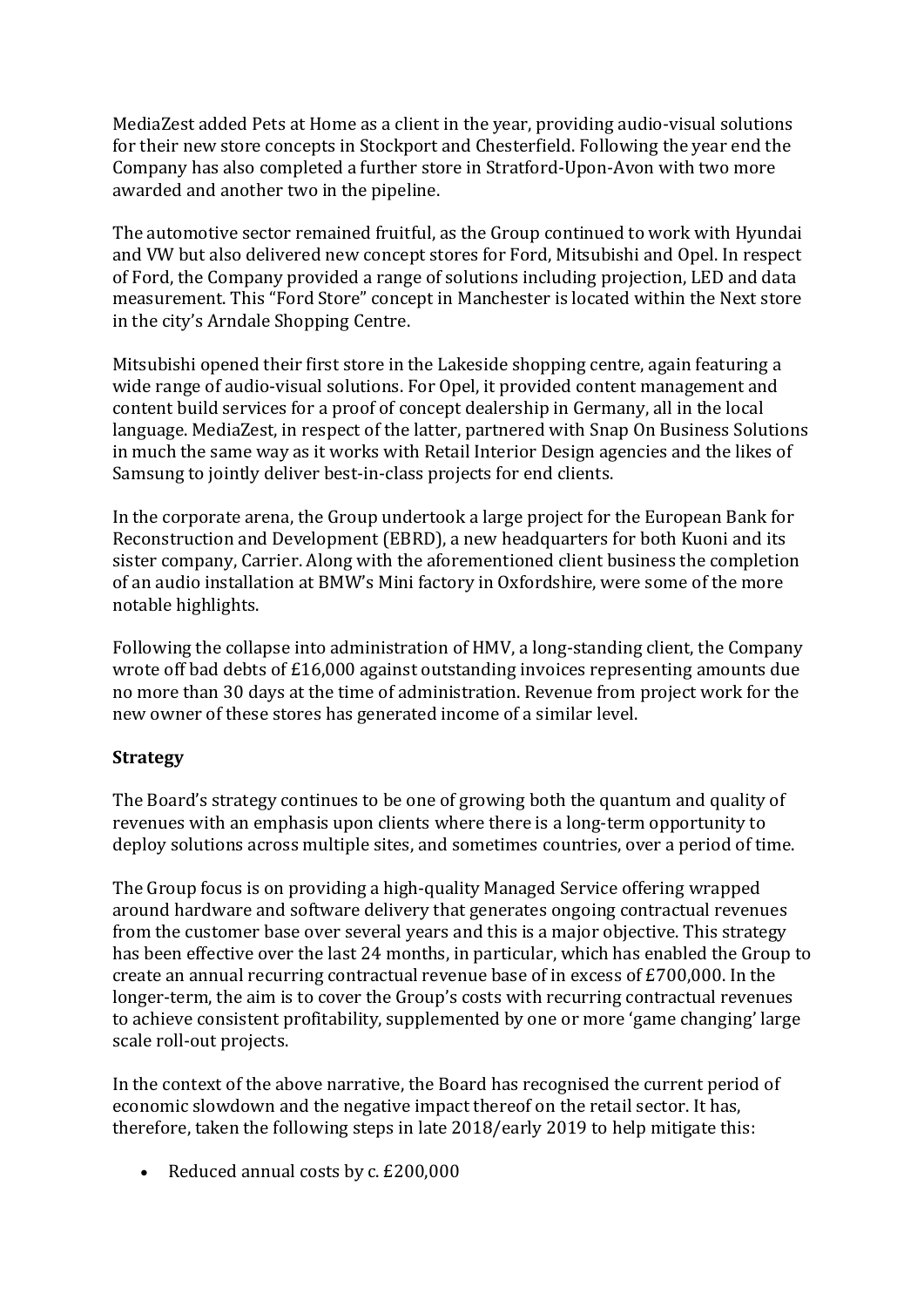- Increased marketing activity in the Education and Corporate sectors. This is already showing signs of success as noted below; and
- Undertook a small placing to improve working capital, also as detailed below.

### **Fund Raising During the Period**

The Company raised  $£110,000$  (before expenses) to strengthen the balance sheet from existing investors in February 2019 by way of a placing of  $110,000,000$  new ordinary shares at a placing price of 0.1p per share. The shares were admitted to trading on AIM in February 2019.

#### **Outlook**

Following the progress made during Financial Year 2019, it is prudent to assume that for the new Financial Year ending 31 March 2020, the macro-economic and business environment will continue to be challenging.

However, as already noted, many customers continue to work with the Company on an ongoing basis, rolling out solutions to their stores as refresh or new store programmes continue. Lululemon, Pets at Home, Ted Baker, Kuoni, Hyundai and several others fit into this category with multiple projects for each already won for the new financial year.

A large project in the Education sector has also been won, as announced in the Trading Update of 25 March 2019. This is expected to be deployed in the second half of the new financial year.

Retail markets in which the Company operates are increasingly adopting digital signage solutions, which bodes well for the future. "Big Data" services, including measuring return on investment and improving the relevancy of content to the consumer, represent opportunities in the sector in which the Group is in the vanguard.

Despite the business environment, renewal rates on recurring revenue contracts for "already-deployed" stores continue to be strong. This, coupled with both anticipated revenue and other new business wins, along with the reduction in the cost base means the Board believes the Group has an opportunity to build on this maiden profit during the coming year.

Lance O'Neill Chairman Date: 28 August 2019

#### **CONSOLIDATED STATEMENT OF COMPREHENSIVE INCOME FOR THE YEAR ENDED 31 MARCH 2019**

**2019 2018 £'000 £'000**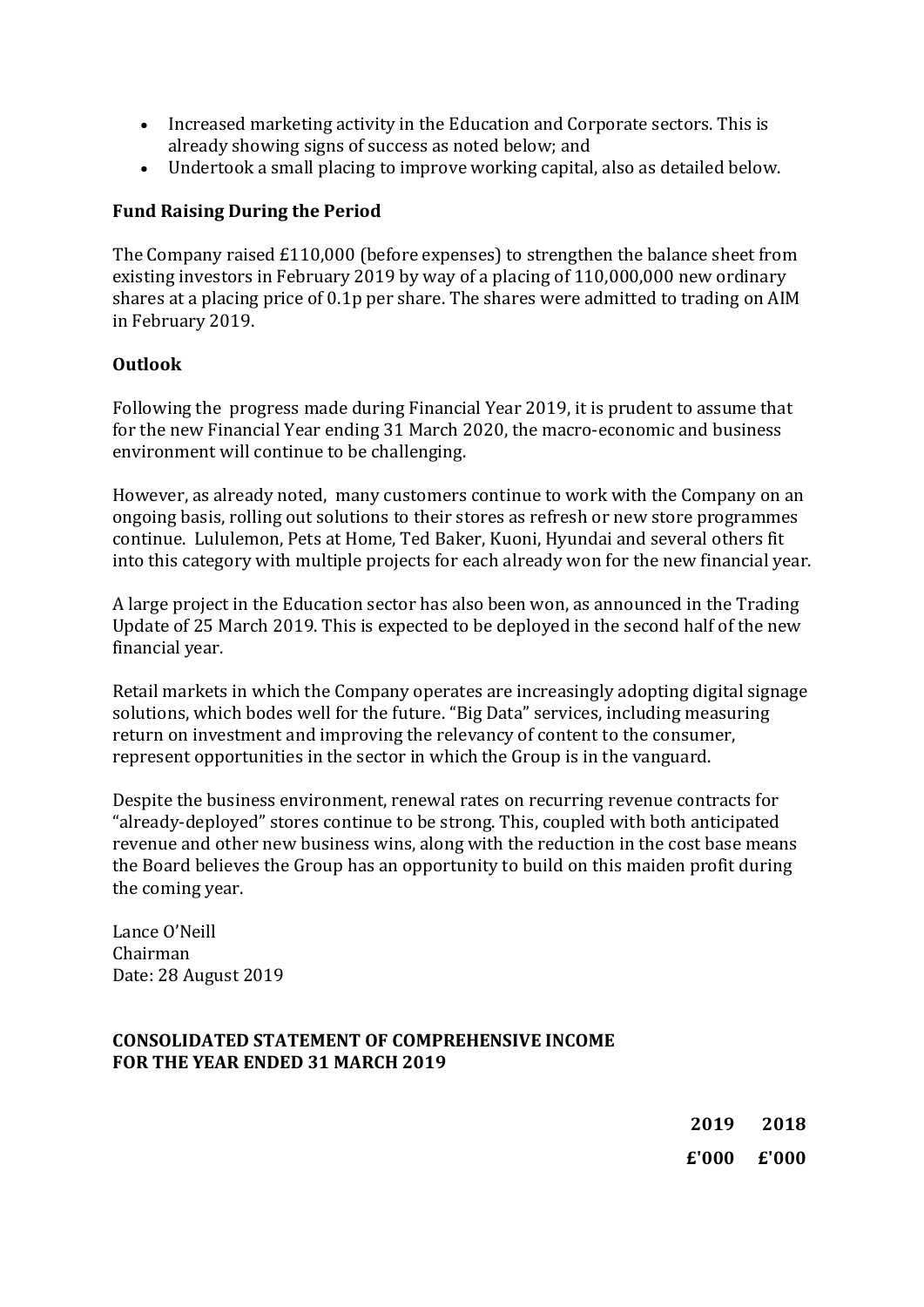# **Continuing operations**

| Revenue                                                                                                                      |                     | 3,303 2,819         |
|------------------------------------------------------------------------------------------------------------------------------|---------------------|---------------------|
| Cost of sales                                                                                                                |                     | $(1,628)$ $(1,458)$ |
| <b>Gross profit</b>                                                                                                          |                     | 1,675 1,361         |
| Administrative expenses - excluding depreciation & amortisation                                                              |                     | $(1,546)$ $(1,474)$ |
| <b>EBITDA</b>                                                                                                                | 129                 | (113)               |
| Administrative expenses - depreciation & amortisation                                                                        | (40)                | (41)                |
| <b>Operating profit/(loss)</b>                                                                                               | 89                  | (154)               |
| Finance costs                                                                                                                | (83)                | (102)               |
| Profit/(loss) on ordinary activities before taxation                                                                         | 6                   | (256)               |
| Tax on profit/(loss) on ordinary activities                                                                                  |                     |                     |
| Profit/(loss) for the year and total comprehensive<br>income/(loss) for the year attributable to the owners of the<br>parent | 6                   | (256)               |
| Earnings/(loss) per ordinary 0.1p share                                                                                      |                     |                     |
| <b>Basic</b>                                                                                                                 | $0.0004p$ $(0.02p)$ |                     |
| <b>Diluted</b>                                                                                                               | $0.0004p$ $(0.02p)$ |                     |
| <b>CONSOLIDATED STATEMENT OF FINANCIAL POSITION</b><br><b>AS AT 31 MARCH 2019</b>                                            |                     |                     |

**(Company No. 05151799)**

|                             | 2019                         | 2018                           |
|-----------------------------|------------------------------|--------------------------------|
|                             | $\boldsymbol{\epsilon}$ '000 | $\boldsymbol{\mathsf{E}}$ '000 |
| <b>Non-current assets</b>   |                              |                                |
| Goodwill                    |                              | 2,772 2,772                    |
| Property, plant & equipment | 62                           | 51                             |
| Intangible fixed assets     | 1                            |                                |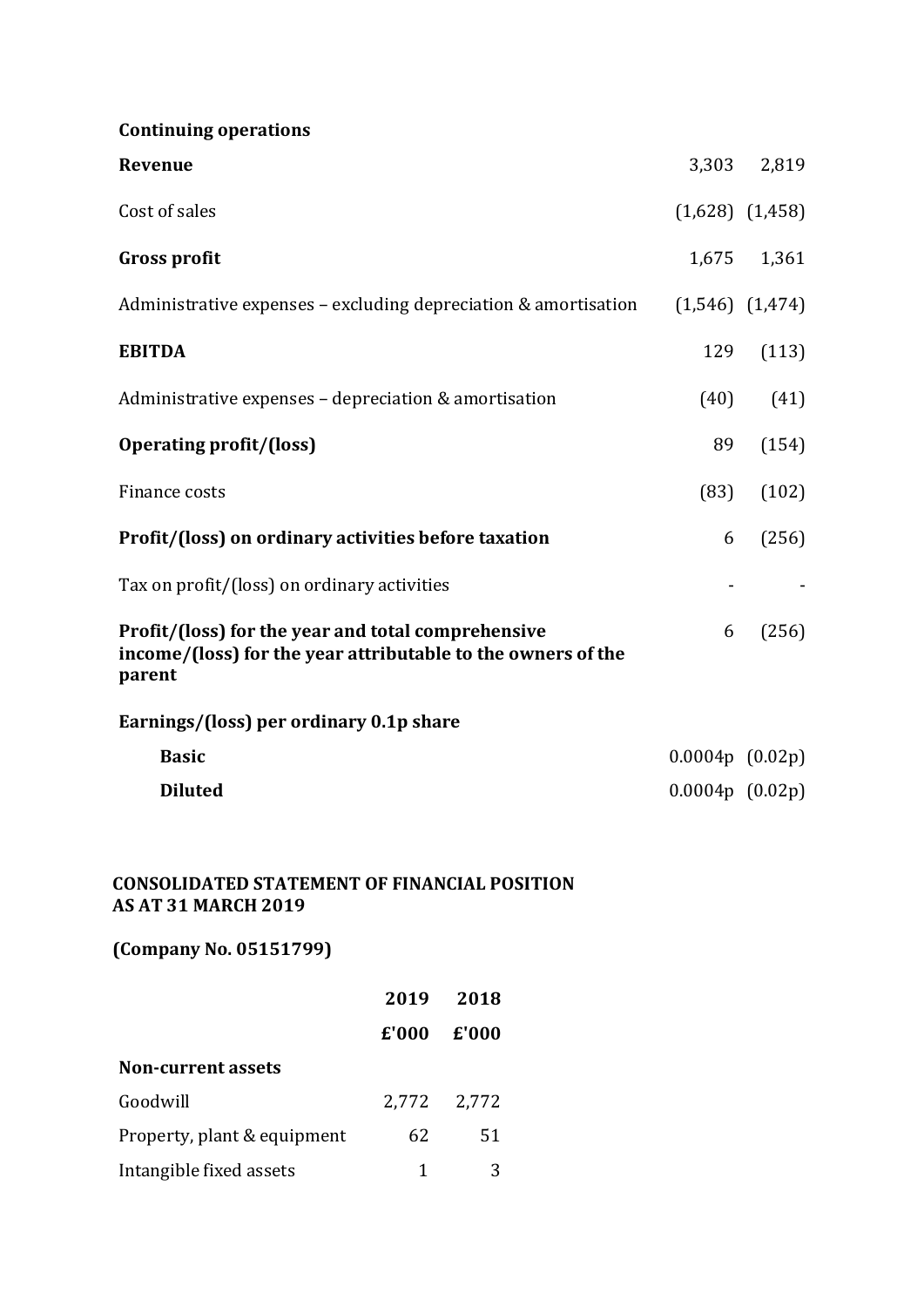| <b>Total non-current assets</b>      |                     | 2,835 2,826         |
|--------------------------------------|---------------------|---------------------|
| <b>Current assets</b>                |                     |                     |
| Inventories                          | 69                  | 217                 |
| Trade and other receivables          | 481                 | 897                 |
| Cash and cash equivalents            | 24                  | 38                  |
| <b>Total current assets</b>          | 574                 | 1,152               |
| <b>Current liabilities</b>           |                     |                     |
| Trade and other payables             | $(1,017)$ $(1,664)$ |                     |
| <b>Financial liabilities</b>         |                     | $(548)$ $(471)$     |
| <b>Total current liabilities</b>     | $(1,565)$ $(2,135)$ |                     |
| <b>Net current liabilities</b>       |                     | $(991)$ $(983)$     |
| <b>Non-current liabilities</b>       |                     |                     |
| <b>Financial liabilities</b>         |                     | $(25)$ $(22)$       |
| <b>Total non-current liabilities</b> | (25)                | (22)                |
| <b>Net assets</b>                    | 1,819               | 1,821               |
| <b>Equity</b>                        |                     |                     |
| Share capital                        |                     | 3,656 3,546         |
| Share premium account                | 5,244               | 5,244               |
| Share options reserve                | 146                 | 146                 |
| Retained earnings                    |                     | $(7,227)$ $(7,115)$ |
| <b>Total equity</b>                  | 1,819               | 1,821               |

The financial statements were approved and authorised for issue by the Board of Directors on 28 August 2019 and were signed on its behalf by:

**Geoffrey Robertson CEO**

# **CONSOLIDATED STATEMENT OF CHANGES IN EQUITY FOR THE YEAR ENDED 31 MARCH 2019**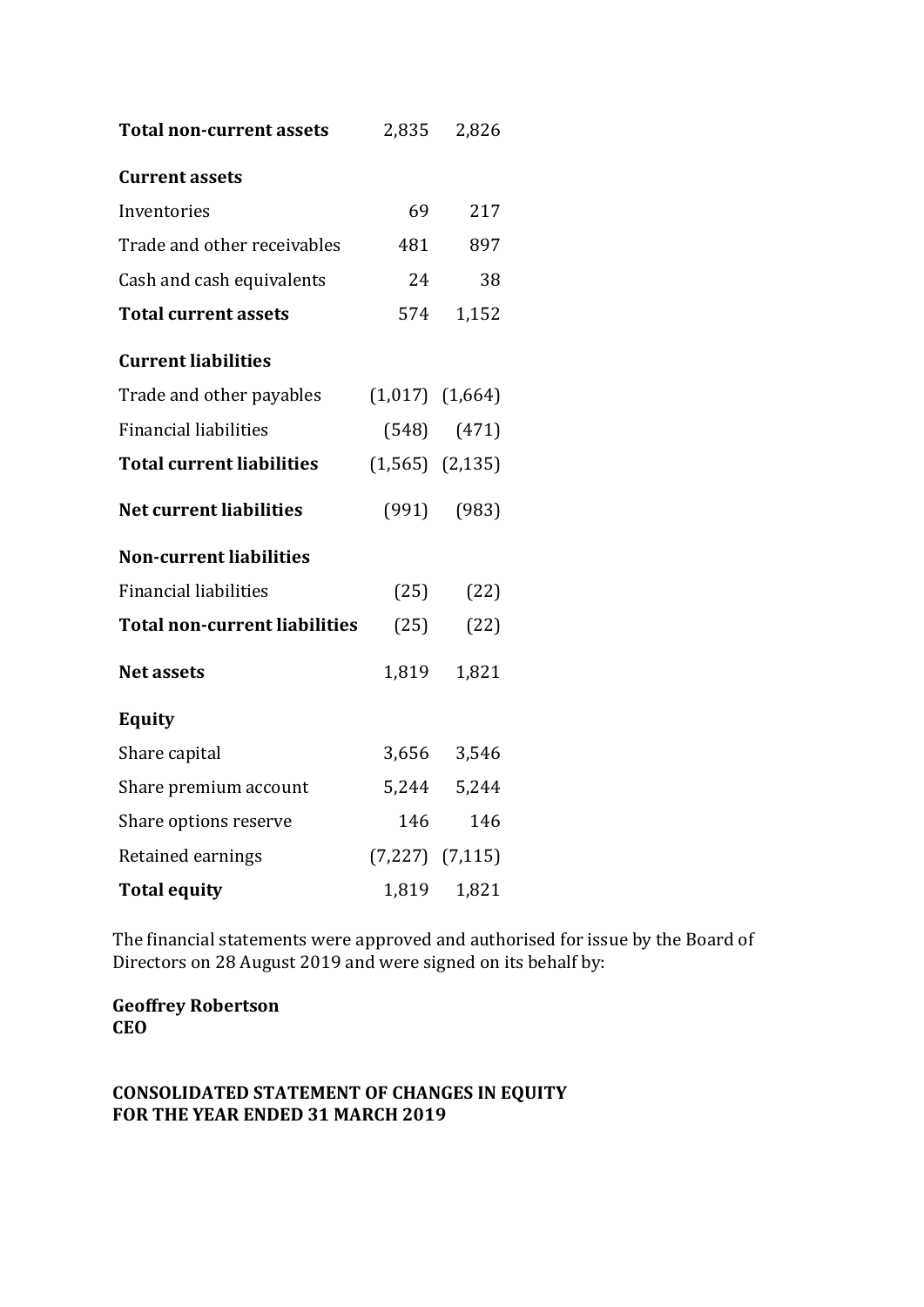|                                            | Share | Share           | Share          | Options Retained        | <b>Total</b> |
|--------------------------------------------|-------|-----------------|----------------|-------------------------|--------------|
|                                            |       | Capital Premium |                | Reserve Earnings Equity |              |
|                                            | £'000 | £'000           | £'000          | £'000                   | £'000        |
| <b>Balance at 1 April 2017</b>             | 3,499 | 5,221           | 146            | (6,859)                 | 2,007        |
| Loss for the year                          |       |                 | $\blacksquare$ | (256)                   | (256)        |
| Total comprehensive loss for the<br>year   |       |                 |                | (256)                   | (256)        |
| Issue of share capital                     | 47    | 24              |                |                         | 71           |
| Share issue costs                          |       | (1)             |                |                         | (1)          |
| <b>Balance at 31 March 2018</b>            | 3,546 | 5,244           | 146            | (7, 115)                | 1,821        |
| Adjustment for adoption of IFRS<br>15      |       |                 |                | (117)                   | (117)        |
| <b>Balance at 1 April 2018</b><br>restated | 3,546 | 5,244           | 146            | (7, 232)                | 1,704        |
| Profit for the year                        |       |                 |                | 6                       | 6            |
| Total comprehensive income for<br>the year |       |                 |                | 6                       | 6            |
| Issue of share capital                     | 110   |                 |                |                         | 110          |
| Share issue costs                          |       |                 |                | (1)                     | (1)          |
| <b>Balance at 31 March 2019</b>            | 3,656 | 5,244           | 146            | (7, 227)                | 1,819        |

### **CONSOLIDATED STATEMENT OF CASH FLOWS** FOR THE YEAR ENDED 31 MARCH 2019

|                                                                               | 2019 2018   |  |
|-------------------------------------------------------------------------------|-------------|--|
|                                                                               | E'000 E'000 |  |
| Net cash generated from/(used in) operating activities before tax $117$ (434) |             |  |

Taxation and the state of the state of the state of the state of the state of the state of the state of the state of the state of the state of the state of the state of the state of the state of the state of the state of t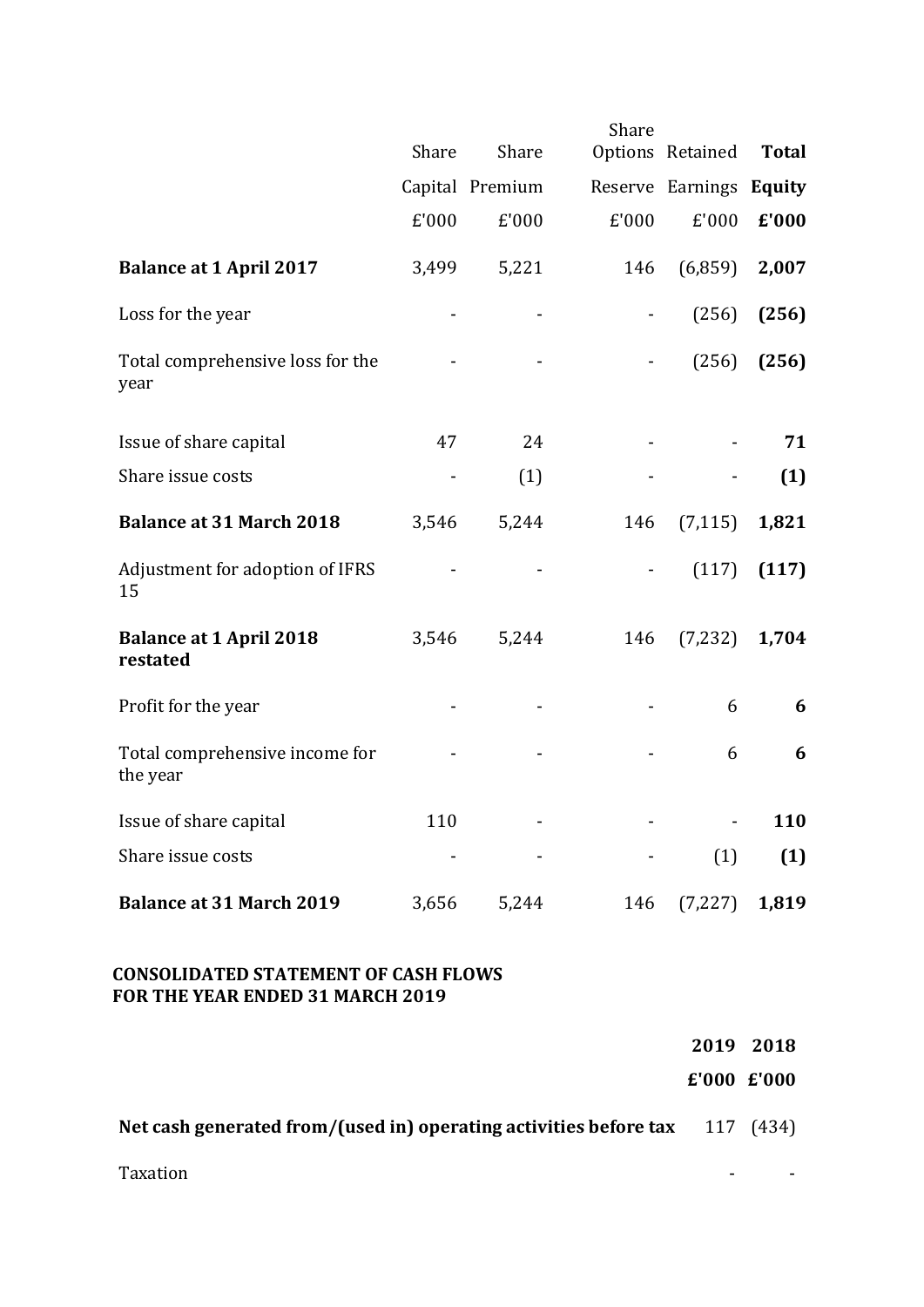| Net cash generated from/(used in) operating activities |      | 117 (434)       |
|--------------------------------------------------------|------|-----------------|
| Cash flows used in investing activities                |      |                 |
| Purchase of property, plant and equipment              | (30) | (5)             |
| Purchase of intellectual property                      |      | (2)             |
| Net cash used in investing activities                  | (30) | (7)             |
| <b>Cash flow from financing activities</b>             |      |                 |
| Other loans                                            | (19) | (40)            |
| Shareholder loan receipts                              | 385  | 233             |
| Shareholder loan repayments                            |      | $(330)$ $(213)$ |
| Interest paid                                          | (58) | (54)            |
| Proceeds of share issue                                | 110  | 70              |
| Share issue costs                                      |      | $(1)$ -         |
| Net cash generated from/(used in) financing activities | 87   | (4)             |
| Net increase / (decrease) in cash and cash equivalents |      | 174 (445)       |
| Cash and cash equivalents at beginning of year         |      | $(353)$ 92      |
| Cash and cash equivalents at end of the year           |      | $(179)$ $(353)$ |

# **NOTES TO THE FINANCIAL STATEMENTS**

The financial information set out in this announcement does not constitute the Group's financial statements for the years ended 31 March 2019 or 2018, but is derived from those financial statements. Statutory financial statements for 2018 have been delivered to the Registrar of Companies and those for 2019 will be delivered following the Group's annual general meeting. The auditors have reported on the 2018 and 2019 financial statements which carried an unqualified audit report, did not include a reference to any matters to which the auditor drew attention by way of emphasis and did not contain a statement under section 498(2) or 498(3) of the Companies Act 2006.

Whilst the financial information included in this announcement has been computed in accordance with International Financial Reporting Standards (IFRS), this announcement does not in itself contain sufficient information to comply with IFRS. The accounting policies used in preparation of this announcement are consistent with those in the full financial statements that have yet to be published.

The Report and Consolidated Financial Statements for the year ended 31 March **2019** will be posted to shareholders shortly and will also be available to **download from the Company's website: www.mediazest.com**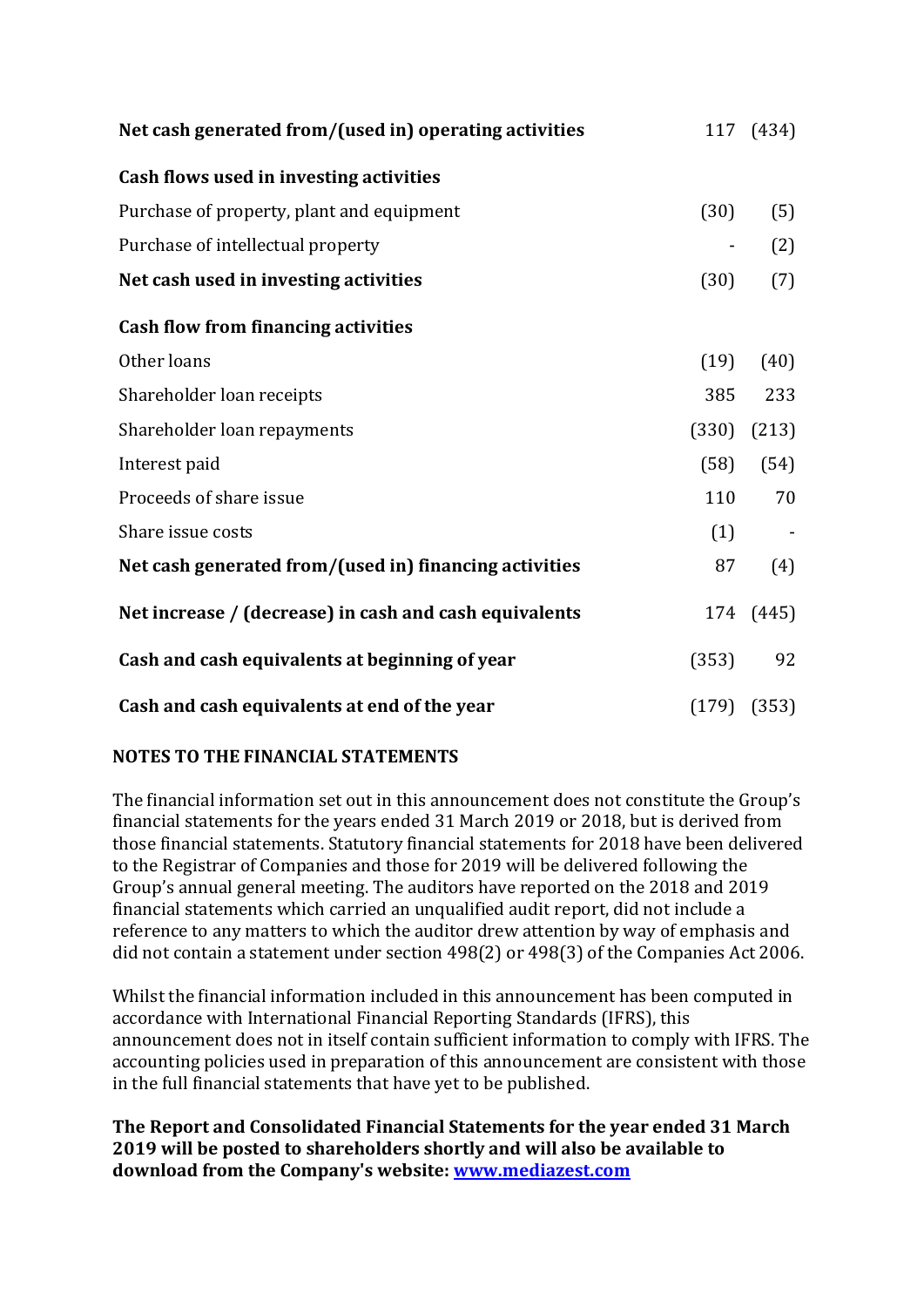#### 1. SEGMENTAL INFORMATION

Revenue for the year can be analysed by customer location as follows:

|                        | 2019 2018   |             |
|------------------------|-------------|-------------|
|                        |             | E'000 E'000 |
| UK and Channel Islands | 2,549 2,381 |             |
| Netherlands            | 292 281     |             |
| Switzerland            | 157         |             |
| Italy                  | 59          |             |
| Germany                | 53          | 70          |
| North America          | 29          | 54          |
| Other                  | 164         | 33          |
|                        |             | 3,303 2,819 |

An analysis of revenue by type is shown below:

|                                               | 2019 2018   |             |
|-----------------------------------------------|-------------|-------------|
|                                               | E'000 E'000 |             |
| Hardware and installation                     |             | 2,008 2,016 |
| Support and maintenance – recurring revenue   |             | 645 524     |
| Other services (including software solutions) | 650         | 279         |
|                                               |             | 3,303 2,819 |

 $£65,000$  of revenue has been recognised at a point in time and  $£3,238,000$  of revenue has been recognised over a period of time. Transitional exemptions have been taken from restating the comparative disclosure.

#### **Segmental information and results**

The Chief Operating Decision Maker ('CODM'), who is responsible for the allocation of resources and assessing performance of the operating segments, has been identified as the Board. IFRS 8 requires operating segments to be identified on the basis of internal reports that are regularly reviewed by the Board. The Board have reviewed segmental information and concluded that there is only one operating segment.

The Group does not rely on any individual client – the following revenues arose from sales to the Group's largest client.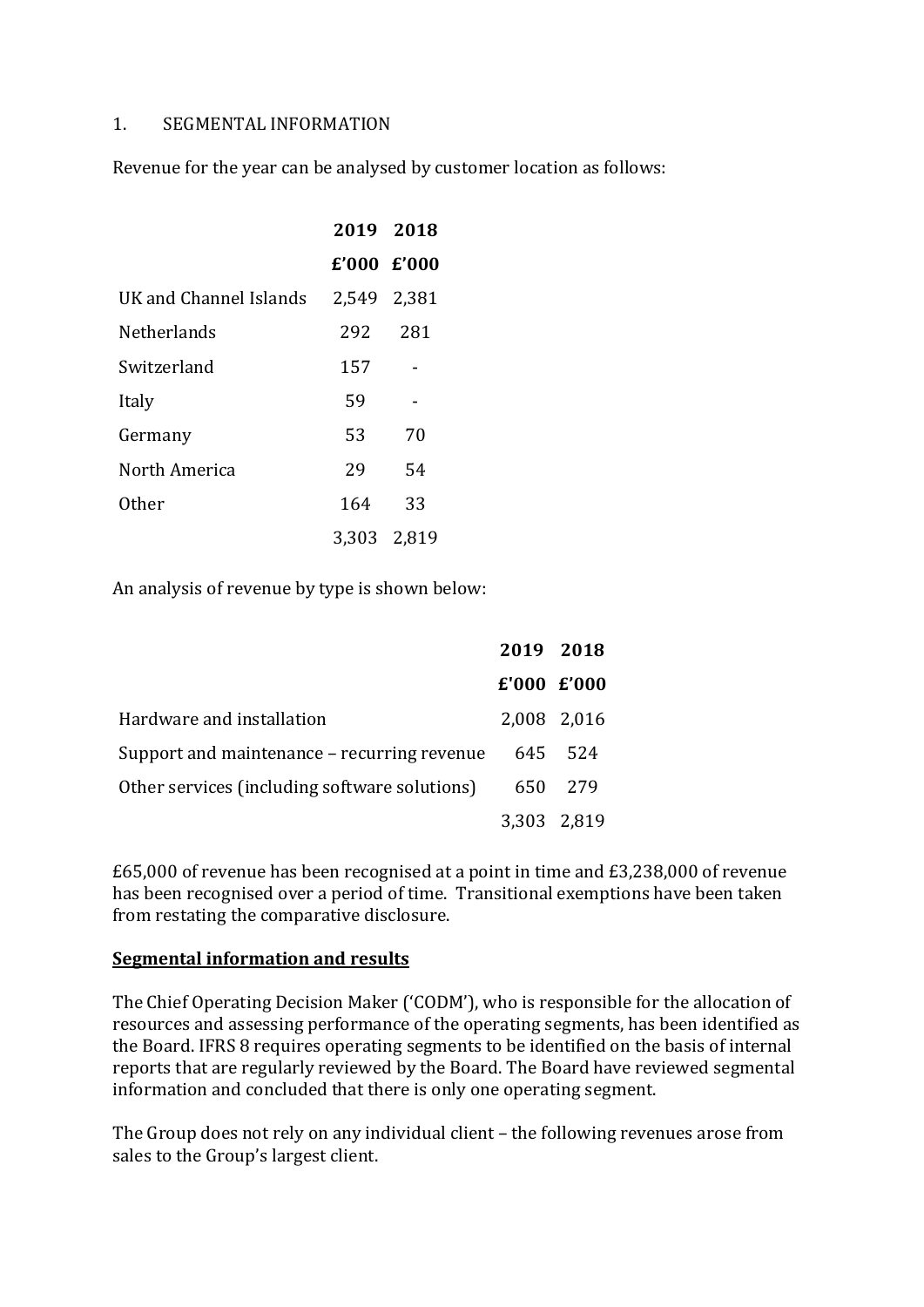|                         |             | 2019 2018 |
|-------------------------|-------------|-----------|
|                         | E'000 E'000 |           |
| Goods and services      | 155         | 94        |
| Service and maintenance | 181         | 169       |
|                         | 336 -       | -263      |

### **2. EARNINGS/(LOSS) PER ORDINARY SHARE**

|                                                                                                                                 | 2019          | 2018                        |
|---------------------------------------------------------------------------------------------------------------------------------|---------------|-----------------------------|
| Profit/(Loss)                                                                                                                   | £'000         | £'000                       |
| Profit/(Loss) for the purposes of basic and diluted<br>earnings per share being net loss attributable to<br>equity shareholders | 6             | (256)                       |
|                                                                                                                                 | 2019          | 2018                        |
| <b>Number of shares</b>                                                                                                         | <b>Number</b> | <b>Number</b>               |
| Weighted average number of ordinary shares for the<br>purposes of basic earnings per share                                      |               | 1,296,370,979 1,245,639,221 |
| Number of dilutive shares under option or warrant                                                                               |               |                             |
|                                                                                                                                 |               |                             |
|                                                                                                                                 | 2019          | 2018                        |
|                                                                                                                                 | £'000         | £'000                       |

Weighted average number of ordinary shares for the 1,296,370,979 1,245,639,221 purposes of dilutive loss per share

Basic earnings per share is calculated by dividing the profit after tax attributed to ordinary shareholders of £6,000 (2018 loss:  $£256,000$ ) by the weighted average number of shares during the year of 1,296,370,979 (2018: 1,245,639,221).

The diluted loss per share is identical to that used for basic loss per share as the options are "out of the money" and therefore anti-dilutive.

# **3. CASH AND CASH EQUIVALENTS**

|      |      | The Group The Group The Company The Company |      |
|------|------|---------------------------------------------|------|
| 2019 | 2018 | 2019                                        | 2018 |